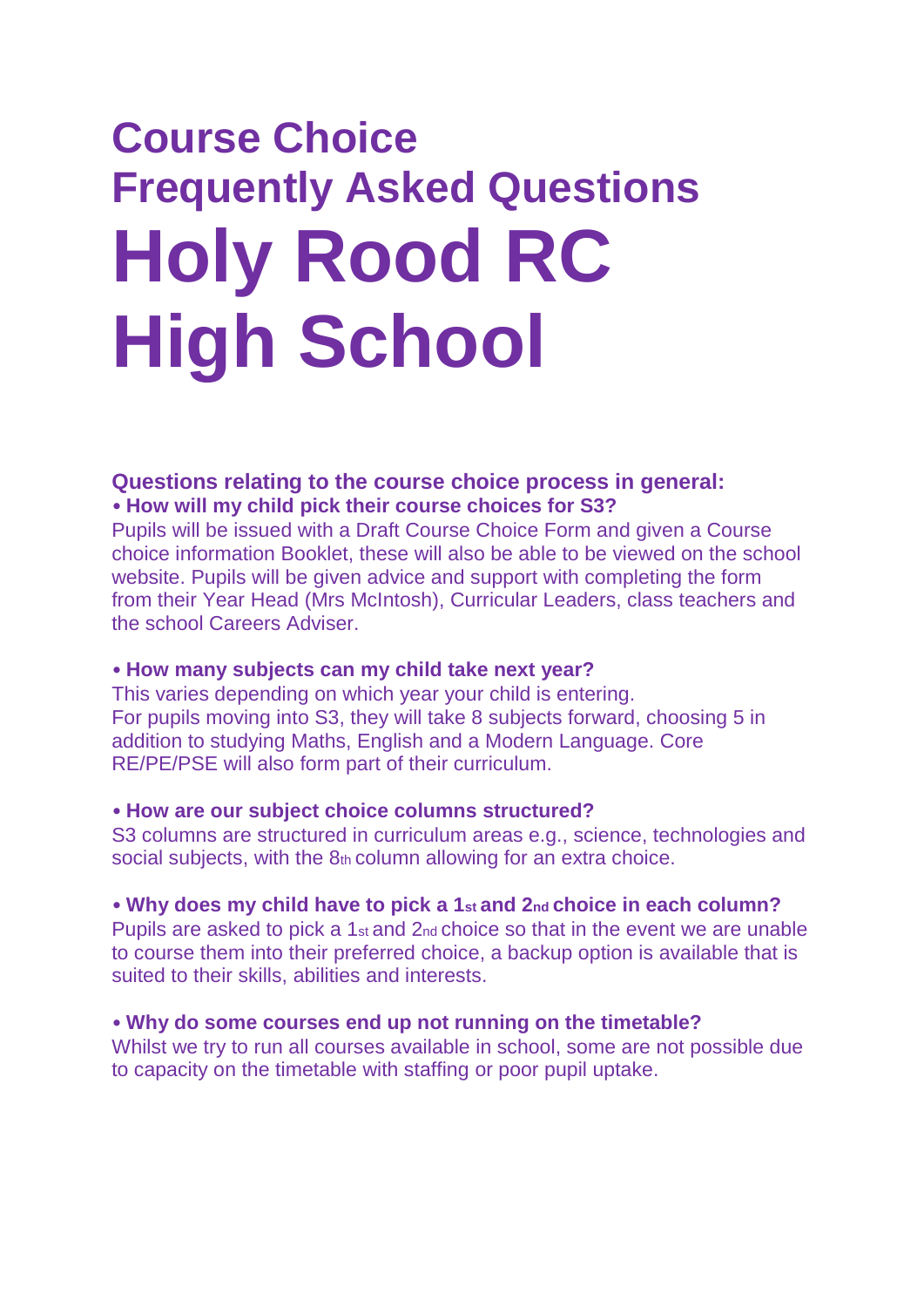# **Questions relating to qualifications on offer:**

## • **When will my child complete qualifications in school?**

For pupils entering S3, they will not complete any formal qualifications until entering S4. These will comprise of various course assignment tasks as well as an exam set by the SQA during the summer exam diet held in May/June.

#### • **What qualifications can my child achieve?**

Pupils entering S4 can expect to achieve qualifications at National 3, 4 or 5 level.

We also offer Vocational and National Progression Awards, as well as other youth achievement awards such as the Prince's Trust and Duke of Edinburgh.

## • **How can my child pick subjects for S5/6 if they don't have exam results yet?**

We ask our pupils to work on the assumption that they will pass courses that they currently working through, allowing for clear progression to the next level. E.g. if a pupil is completing a National 5 in S4, we would advise to pick the subject at Higher level in S5 as a progression. Changes can be made in discussion with the Year Head at the point of exam results being issued.

## • **How will my child be awarded a grade for their qualifications?**

Pupils are awarded a grade from A-D for a pass at National 5 level. For those pupils completing a qualification at National 3 or 4, it is awarded based on a pass or fail basis.

## • **What happens if my child doesn't achieve a qualification in a subject?**

Teachers will identify early on where a pupil might be struggling with aspects of a course and attempt to provide targeted support help. Where a pupil continues to find a course challenging, they might drop down a level to ensure that they achieve a qualification that is suited to their ability. If a pupil doesn't gain an award from a course, they will have an opportunity to re-sit the course the following year.

# **Questions relating to qualifications continued:**

## • **Opportunities for alternative qualifications?**

The school currently offers the Duke of Edinburgh Bronze Award to S3 pupils as well as qualifications from the Prince's Trust.

# **Questions relating to the support on offer during course choices:** • **How will my child be supported during the course choice process?**

We recognise the challenges of choosing subjects for next year whilst at home and have ensured our pupils have appropriate access to support, guidance and advice at all stages of the process. Your child's Year Head will be available to offer guidance and advice if required, talking your child through each of their choices and responding to questions. Our schools Careers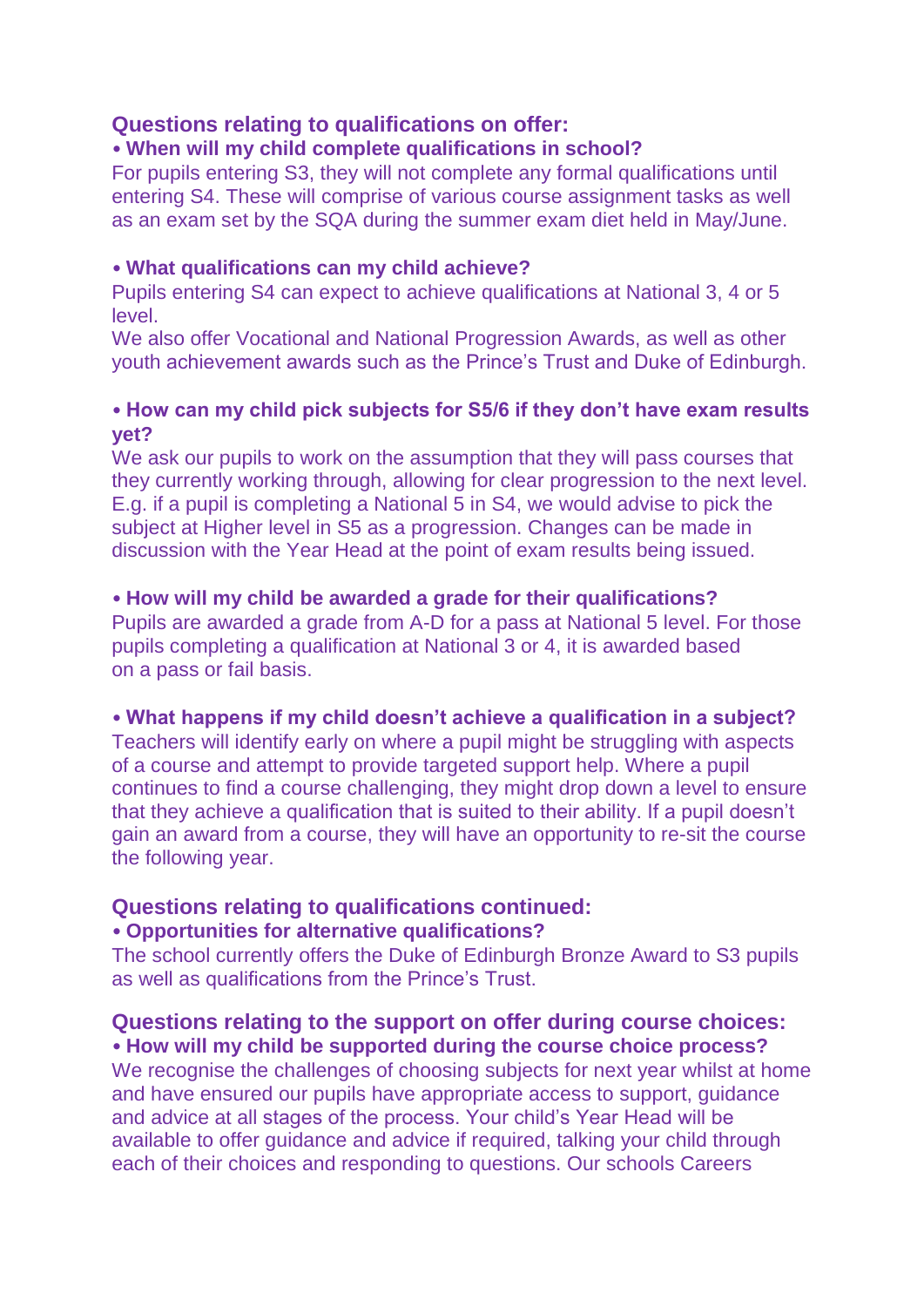Adviser, Louise Winser, is also available for 1-1 meetings to discuss potential course choices and career pathways. Our pupils can contact their teachers for information about subjects and assessment criteria.

#### • **Will teachers be recommending my child for their subject?**

Teachers will make reference to suitability for a course based on a pupil's skillset and general interest in the subject. This usually happens via the full report card, or at parents' information evening. Pupils have the option to pick a course without teacher recommendation, if it suits their career pathway.

#### • **Do pupils pick subjects based on their career aspirations?**

Pupils are encouraged to pick subjects in S3 which suit their interest, skillset and general knowledge and understanding. S3 pupils study subjects from all curricular areas, allowing for clear progression in S5 towards a career pathway. Pupils in S5/6 are encouraged to pick subjects where they are likely to gain a qualification which is suited to their chosen career paths. Pupils are guided by the Year Head and SDS Careers Adviser.

#### • **What if my child doesn't know what job/career they want to go into?**

In this instance, we encourage our pupils to follow their interests and skills, which inevitably will lead towards a career pathway at the end of their school journey. For example, a pupil who has in interest in science, might follow this pathway to the end of S6 and end up heading into a scientific course at university or college, beforenarrowing down towards a career. The same would apply for pupils who are talented in the Arts, Technologies, Languages and so on. We work hard in supporting all of our pupils towards a positive destination beyond school and feel having the right skills, qualifications and knowledge help when it comes to choosing a career.

## • **Can my child change their subjects if they are not enjoying it?**

We carry out a review of learning for all pupils at the end of each academic year. A pupil in S3 may adapt their coursing if suitable towards the end of the year and follow an alternative path. This would depend on availability of courses at that point in the school year.

For information about positive destinations beyond school, please have a look at the

websites below where you will find lots of information to support pupils**. Useful Websites:**

- **My World of Work – www.myworldofwork.co.uk**
- **Edinburgh College – www.edinburghcollege.ac.uk**
- **UCAS (University Admissions) – www.UCAS.com**
- **Young Scot – www.youngscot.org**
- **Skills Development Scotland – www.skillsdevelopmentscotland.co.uk**
- **Apprenticeships Scotland – www.apprenticeships.scot**